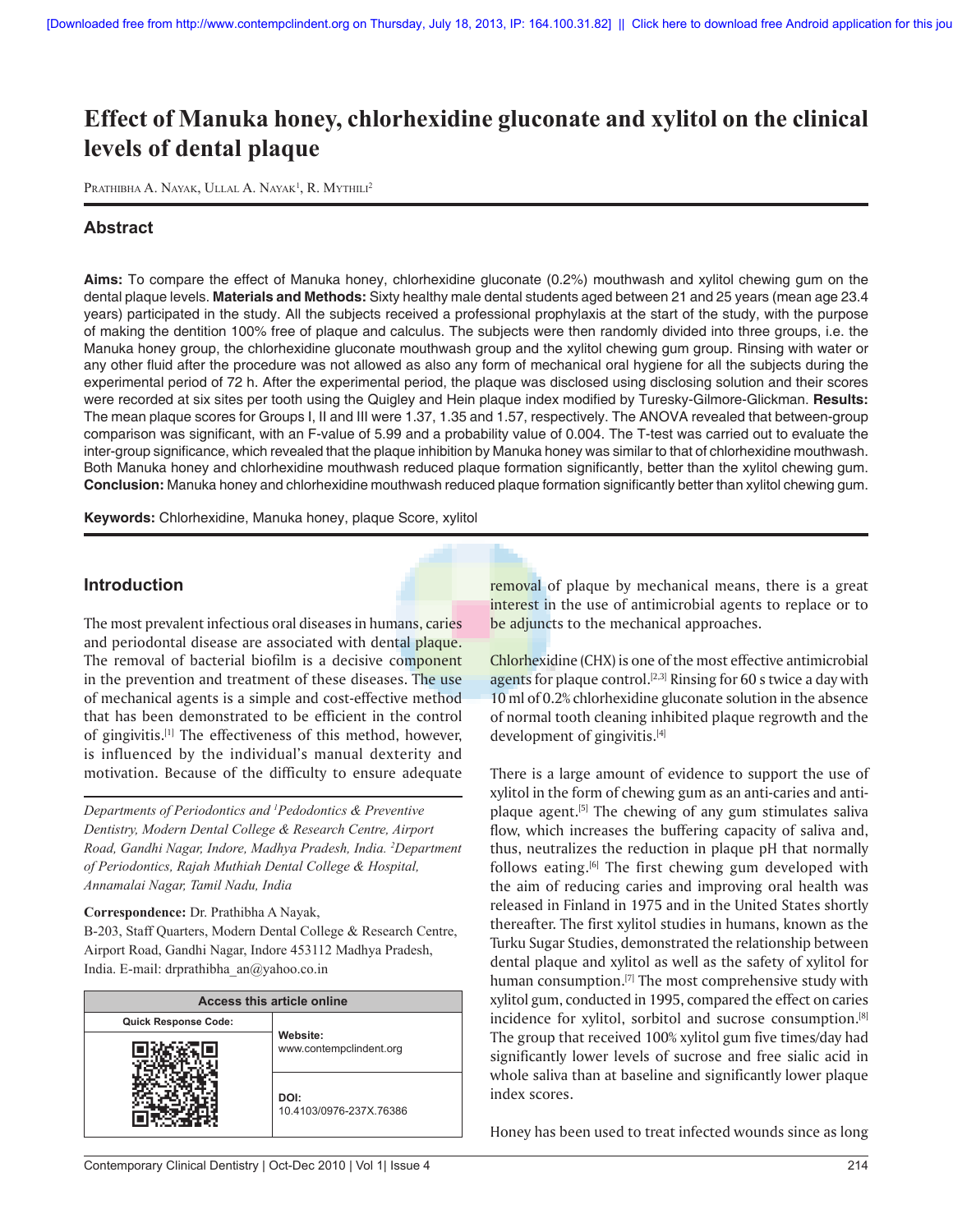as 2000 years before bacteria were discovered to be the cause of infection. The antibacterial property of honey was first recognized in 1892 by Van Ketel. It has often been assumed that this is due entirely to the osmotic effect of its high sugar content. The fact that the antibacterial properties of honey increased when diluted was clearly observed and reported in 1919.<sup>[9]</sup> The explanation for this apparent paradox came from the finding that honey contains an enzyme that produces hydrogen peroxide when diluted. This agent was referred to as "inhibine" prior to its identification as hydrogen peroxide.

In some honey treated with catalase to remove hydrogen peroxide activity, additional non-peroxide anti-bacterial factors have been identified, e.g. Manuka honey from New Zealand is associated with an unidentified phytochemical component. Manuka honey is a monofloral honey obtained from the species *Leptospermum scoparium* and has a longstanding reputation in New Zealand folklore for its antiseptic properties.[10]

Hence, the present study was undertaken to compare the effect of Manuka honey, chlorhexidine gluconate mouthwash (0.2%) and xylitol chewing gum on the dental plaque levels.

## **Materials and Methods**

Sixty healthy male dental students aged between 21 and 25 years (mean age 23.4 years) participated in the study. The selection criteria were: no removable or fixed dental prosthetics, no extensive cervical restorations and a minimum of five evaluable teeth per quadrant. At the start of the study, all subjects were given oral and written instructions and information about the product and purpose of the study. The written consent for the study from the volunteers and the approval from the ethical committee of the institution were obtained.

The study was designed as a single-blind experiment. All the subjects received a professional prophylaxis at the start of the study, with the purpose of making the dentition 100% free of plaque and calculus. This was realized by using hand instruments and rotating cups and brushes with fluoridefree polishing paste. After the calculus was removed, the plaque was stained with an erythrosine disclosing solution applied with cotton buds. All visible plaque was removed. Next, the erythrosine disclosing solution was used again to make sure that all the plaque was removed. Finally, unwaxed floss was used for a professional interdental cleaning. The subjects were then randomly divided into three groups, i.e. the Manuka honey group, the chlorhexidine group and the xylitol chewing gum group.

In the Manuka honey group, the subjects were trained to apply the honey gently into the gingival sulcus of all the teeth, wait for 5 min and then repeat the procedure twice. The honey was applied twice a day after meals.

In the chlorhexidine group, the subjects received one bottle of 0.2% chlorhexidine and were trained to rinse twice a day with 10 ml for 60 s. After reaching the exact-rinsing time, the subjects had to expectorate the mouth rinse. A written instruction on how to use the mouthrinse was included.

In the xylitol chewing gum group, the subjects were instructed to chew the sugarless gum for 5 min, thrice a day after meals.

Rinsing with water or any other fluid after the procedure was not allowed as also any form of mechanical oral hygiene for all the subjects during the experimental period of 72 h.

After the experimental period, the plaque was disclosed using disclosing solution and the scores were recorded at six sites per tooth using the Quigley and Hein plaque index modified by Turesky-Gilmore-Glickman. All measurements were carried out under the same circumstances using the same batch of disclosing solution.

## **Results**

The mean plaque scores for Groups I, II and III were 1.37, 1.35 and 1.57, respectively, as shown in Table 1. ANOVA revealed that the between-group comparison was significant, with an F-value of 5.99 and a probability value of 0.004 [Table 2]. T test was performed to evaluate the inter-group significance, which revealed that the plaque inhibition by Manuka honey was similar to that of chlorhexidine mouthwash [Table 3]. Both Manuka honey and chlorhexidine mouthwash reduced the plaque formation significantly better than the xylitol chewing gum.

### **Discussion**

Dental plaque is considered to be a complex, metabolically interconnected, highly organized bacterial system consisting of dense masses of microorganisms embedded in an intermicrobial matrix. The pellicle, which is an organic bacteriafree film, deposits on the tooth surfaces within nanoseconds after vigorous tooth brushing or polishing. Then, the bacteria start to colonize the tooth surface. The dental plaque, in sufficient concentration, can disturb the host–parasite relationship and cause dental caries and periodontal disease.

| Table 1: Mean and range of plaque scores in different |  |
|-------------------------------------------------------|--|
| groups                                                |  |

| <b>Groups</b>              | Mean | <b>Minimum</b> | <b>Maximum</b> | <b>SD</b> |
|----------------------------|------|----------------|----------------|-----------|
| Manuka honey               | 1.37 | 1.09           | 2.01           | 0.24      |
| Chlorhexidine<br>mouthwash | 1.35 | 1.03           | 181            | 0.19      |
| Xylitol chewing gum        | 1.57 | 1 1 2          | 2.02           | 0.22      |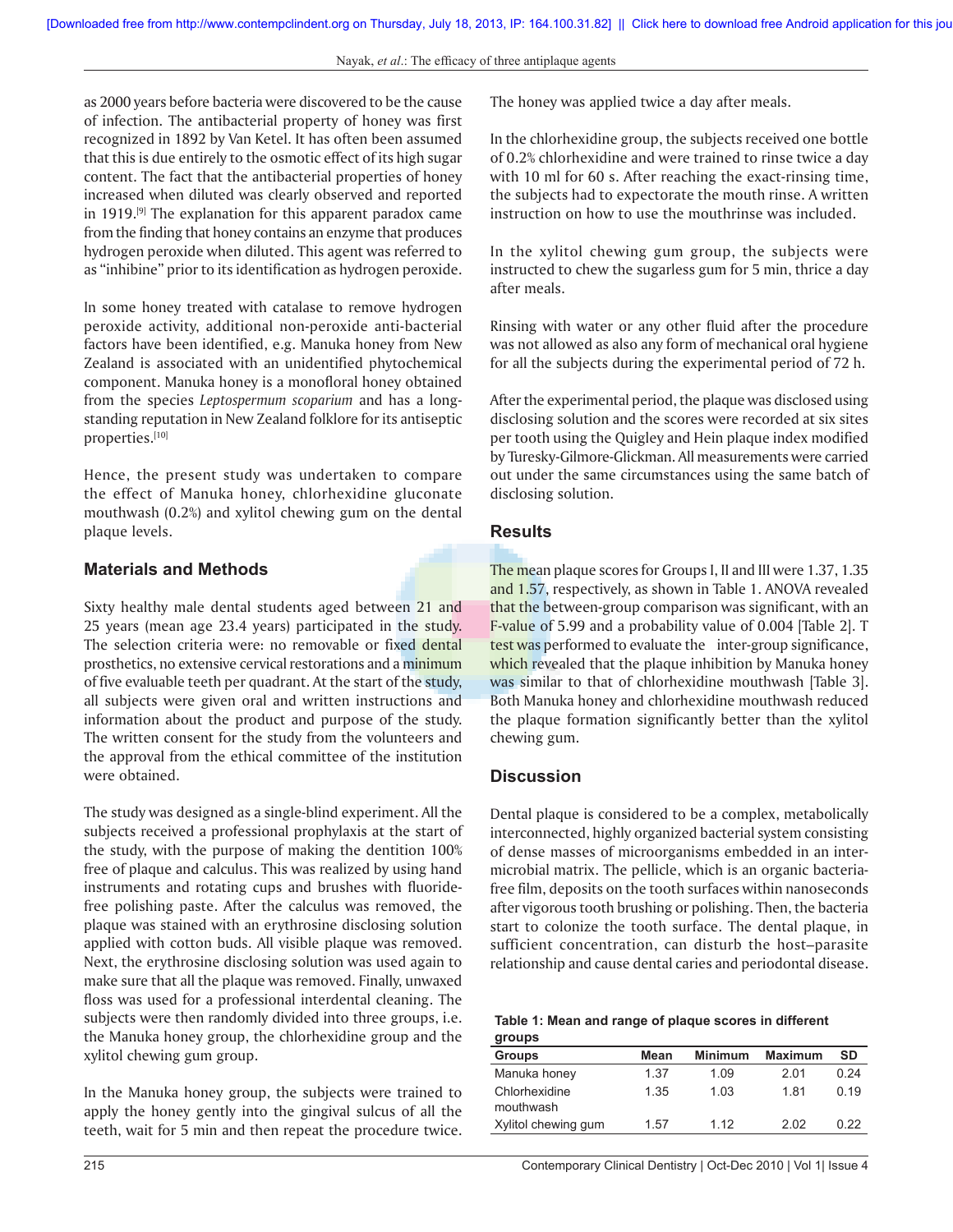|  |  | Nayak, et al.: The efficacy of three antiplaque agents |  |
|--|--|--------------------------------------------------------|--|
|  |  |                                                        |  |

| Table 2: Analysis of variance for plaque scores of different groups |                    |                |             |                |                    |  |
|---------------------------------------------------------------------|--------------------|----------------|-------------|----------------|--------------------|--|
| Source of variation                                                 | Degrees of freedom | Sum of squares | Mean square | <b>F-value</b> | <b>Probability</b> |  |
| Between groups                                                      |                    | 0.574          | 0.287       | $5.99**$       | 0.004              |  |
| Within groups                                                       | 57                 | 2.730          | 0.048       |                |                    |  |
| Total                                                               | 59                 | 3.305          |             |                |                    |  |
| $-1$<br>$\sim$ $\sim$                                               | _                  |                |             |                |                    |  |

Compares means of the three groups in Table 1

| Table 3: "T"-values for plaque scores of the different groups |  |  |  |
|---------------------------------------------------------------|--|--|--|
|---------------------------------------------------------------|--|--|--|

|                                      | . .           |                       |           |                    |                     |
|--------------------------------------|---------------|-----------------------|-----------|--------------------|---------------------|
| <b>Character</b>                     | Mean: Group I | <b>Mean: Group II</b> | "T"-value | <b>Probability</b> | <b>Significance</b> |
| Manuka honey vs. chlorhexidine       | 1.37          | 1.35                  | 0.25      | 0.804              | Non-significant     |
| mouthwash                            |               |                       |           |                    |                     |
| Manuka honey vs. xylitol chewing gum | 1.37          | 1.57                  | 2.72      | 0.009              | Highly significant  |
| Chlorhexidine mouthwash vs. xylitol  | 1.35          | 1.57                  | 3.25      | 0.002              | Highly significant  |
| chewing gum                          |               |                       |           |                    |                     |

The plaque thickness differs depending on the locally prevailing oral cleansing forces, oral hygiene and other factors such as salivary components.[11]

Chlorhexidine gluconate (0.2%) is retained in the oral cavity and is progressively desorbed in bacteriostatic concentrations  $8-12$  h after rinsing.<sup>[12]</sup> The recent studies suggest that the chlorhexidine molecule, being dicationic, attaches to the pellicle by one cation leaving the other free to interact with bacteria attempting to colonize the tooth surface.<sup>[13]</sup> Chlorhexidine gluconate has not been proven to reduce the subgingival calculus and, in some studies, it actually increased the deposits. When combined with xylitol, a synergistic effect has been observed to enhance the efficacy.<sup>[14]</sup>

Xylitol is not fermented by cariogenic plaque bacteria and, thus, does not lower the pH of plaque. Xylitol reduces the accumulation of plaque on the tooth surface. Because the plaque pH does not drop when xylitol-sweetened gum is chewed, remineralisation is enhanced. Regular chewing of xylitol-sweetened gum has specific inhibiting effects on the growth of mutans streptococci in the mouth. This suggests that there may be permanent reductions in oral mutans streptococci levels from this practice.<sup>[5]</sup>

Xylitol currently is available in many forms such as gums, mints, chewable tablets, lozenges, toothpastes, mouthwashes and cough mixtures.[15] Xylitol chewing gum has been shown to be effective as a preventive agent; however, the usefulness of other xylitol products that have not been studied is uncertain and cannot be recommended at this time because both the delivery system and the dose/frequency of use impact the effectiveness of the products.

A community trial was conducted in a total of 921 children. The oral health status in the xylitol group was a little bit better than that in the control group. The use of xylitol can therefore be recommended, especially if the personnel do not have the possibility of supervising the brushing.<sup>[16]</sup>

The maximum effect of sugarless gum chewing occurs when it is chewed three times a day directly after meals.<sup>[5]</sup>

Manuka honey has a phytochemical component and a low hydrogen peroxide component. The non-peroxide antibacterial activity of typical Manuka honey was tested against seven species of bacteria and compared with typical honey with a hydrogen peroxide component. The minimum inhibitory concentration MIC of honey was found to range from 1.8 to  $10.8\%$ .<sup>[10]</sup> Types of honey differ greatly in their antimicrobial potency, varying as much as a 100-fold. The research has shown that honey not only stops the growth of dental plaque bacteria but also reduces the amount of acid produced, which stops the bacteria from producing dextran. The factors involved in gingivitis and periodontal diseases are very similar to those in inflamed and infected wounds. The honey rapidly clears bacteria from infected wounds, even when the infection is deep seated. However, unlike some other antiseptics, honey is gentler on tissue. The potent and anti-inflammatory property of the honey rapidly reduces the pain and inflammation. Honey also has a marked stimulatory effect on the growth of cells that repair the tissues damaged by infection.

By analogy with the familiar sunscreen protection factor rating (SPF), a "UMF" rating is used on the labels of Manuka honey ("UMF" is the "unique Manuka factor" – the nonperoxide antibacterial activity). The numbers used in the "UMF" rating are the concentration of phenol with the same antibacterial activity as the honey. (E.g. "UMF 15" honey has the same activity against the *S. aureus* test species as a solution of 15% phenol.) "UMF" was registered as a trademark by the producers of the active Manuka honey to stop its misuse with testing standards having to be complied with for permission to be granted for use of the trademark. It has been shown that Manuka honey with an antibacterial activity rated Unique Manuka Factor (UMF x15) could be used to reduce dental plaque and clinical levels of gingivitis. When using honey, consideration needs to be given to its quality and antibacterial activity.[10]